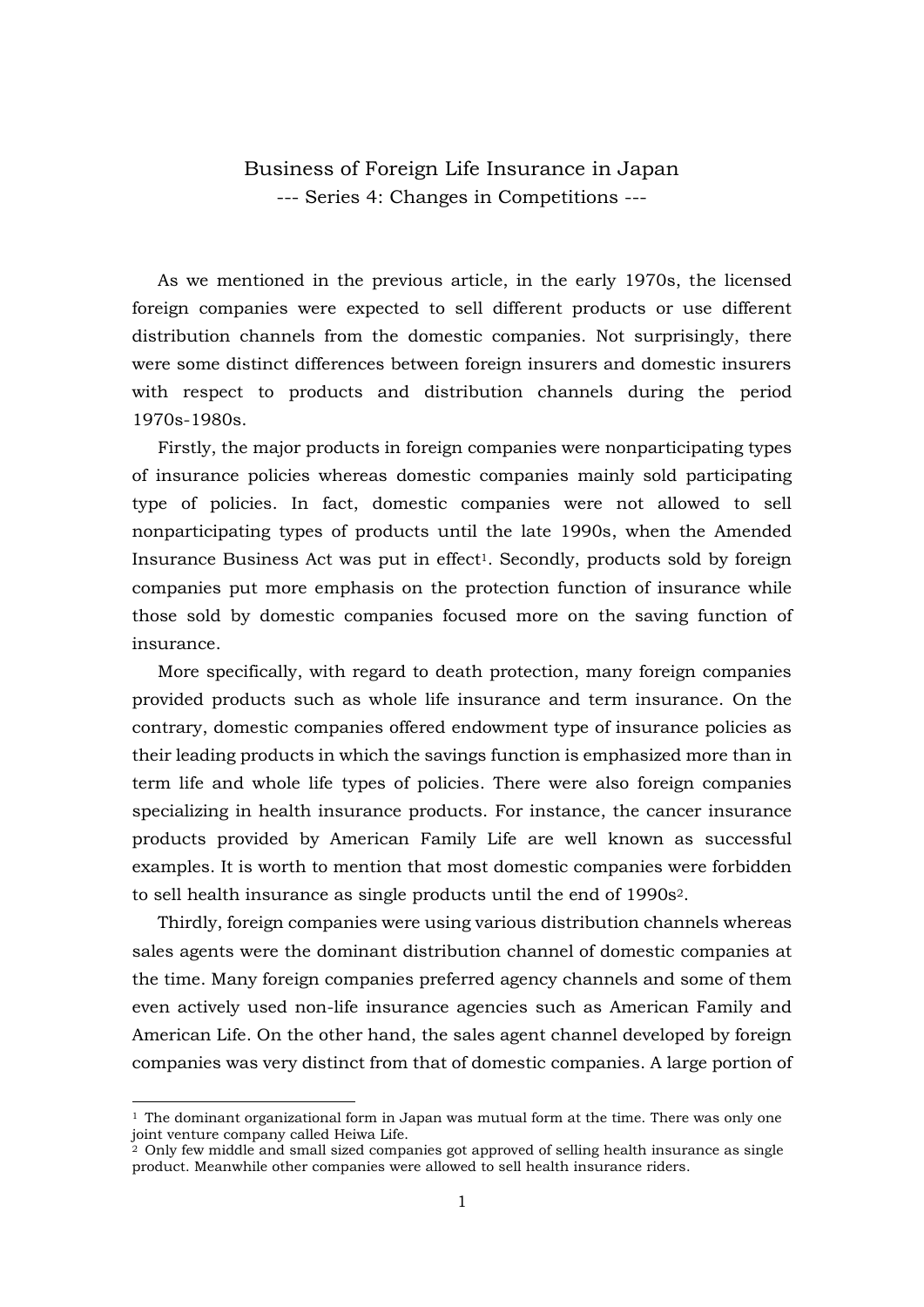sales agents in domestic companies were part-time workers without high educational background. On the contrary, most sales agents in foreign companies were full-time workers with high educational background. As a typical example, all sales agents in Sony Prudential Life were college graduates and capable of using electronic devices for sales activities. They were called Life Planners. Moreover, some foreign companies also tried to sell life insurance in department stores and retail stores. Seibu Allstate Life is known as the first company among those.

 The strategies of product and distribution channel adopted by foreign insurers undoubtedly provided a breath of fresh air to the domestic market. Domestic companies gradually began to adjust their strategies with regard to products and distribution channels from the mid-1970s onward. Major companies got approved to sell term life insurance as a single product by the end of 1974. Successive releases of health insurance riders designed for risks such as adult diseases and

cancer came up during the last half of the 1970s and the early 1980s. Instead of endowment insurance, whole life insurance began to become a major product in some companies since the late 1970s and eventually became the industry's

-



A Snapshot of TV Advertisement for Variable Insurance released by Nippon Life in 1987. Catchphrase of the Advertisement: Enjoy The Changes. (Source: *100 Years of History of NISSAY*, p.250.)

leading product in the mid-1980s. However, due to regulations, it was only from the early 2000s onward that the sales of nonparticipating types of insurance policies and health insurance as a single product finally became an option for domestic companies.

 On the other hand, regarding the distribution channels, domestic companies began to place more emphasis on quality improvement activities for eligible sales agents with the cooperation of the Life Insurance Association of Japan from the late 1980s onward. The educational background of sales agents started to become important for some companies. Sales agents were required to not only participate in training programs but to also pass the qualification exams designed and designated by the abovementioned Association<sup>3</sup>. Some companies

<sup>3</sup> For example, Financial Advisor Certification Examination started from 1988, the examinations for Life Consultant and Senior Life Consultant started from 1992, and so on.